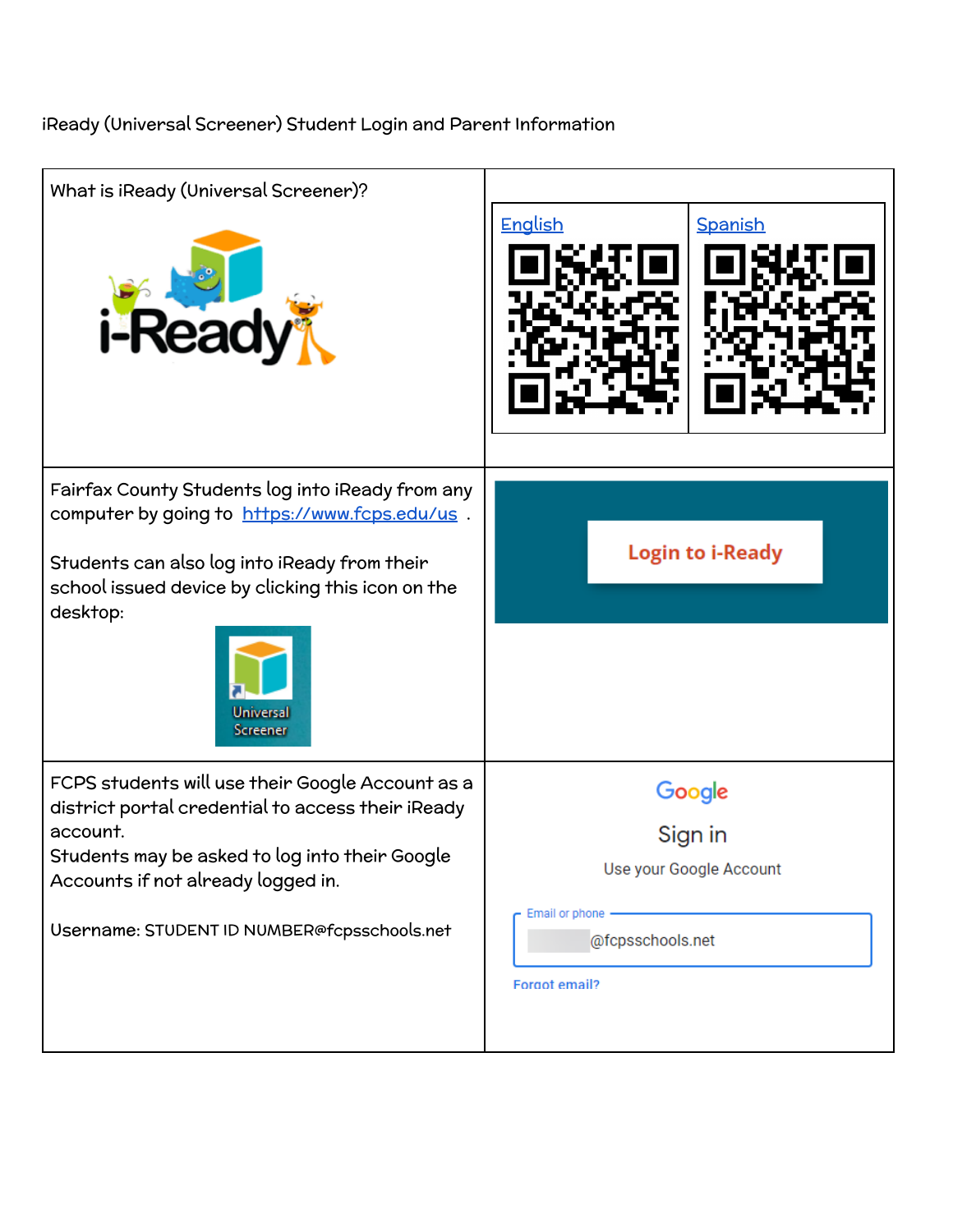| Next, students will be asked for their password.                                                                                                                                                                                           | Google                                                          |  |  |
|--------------------------------------------------------------------------------------------------------------------------------------------------------------------------------------------------------------------------------------------|-----------------------------------------------------------------|--|--|
| Password: FCPS Network                                                                                                                                                                                                                     | Welcome                                                         |  |  |
| The student password is the same as the one<br>used to log into the device. Please contact their<br>teacher if you need the password.                                                                                                      | @fcpsschools.net v<br>◉<br>Enter your password<br>Show password |  |  |
| Once students have logged into their iReady<br>account they will be asked to choose a subject.                                                                                                                                             | <b>Choose a subject</b>                                         |  |  |
|                                                                                                                                                                                                                                            | <b>Reading</b><br>Math                                          |  |  |
| Parents and students can keep track of the<br>amount of minutes worked by clicking on My<br>Progress at the bottom of the screen.<br>It is recommended that students spend 45<br>minutes for reading and 45 minutes for math<br>each week. | To Do<br>My Stuff<br><b>My Progress</b>                         |  |  |